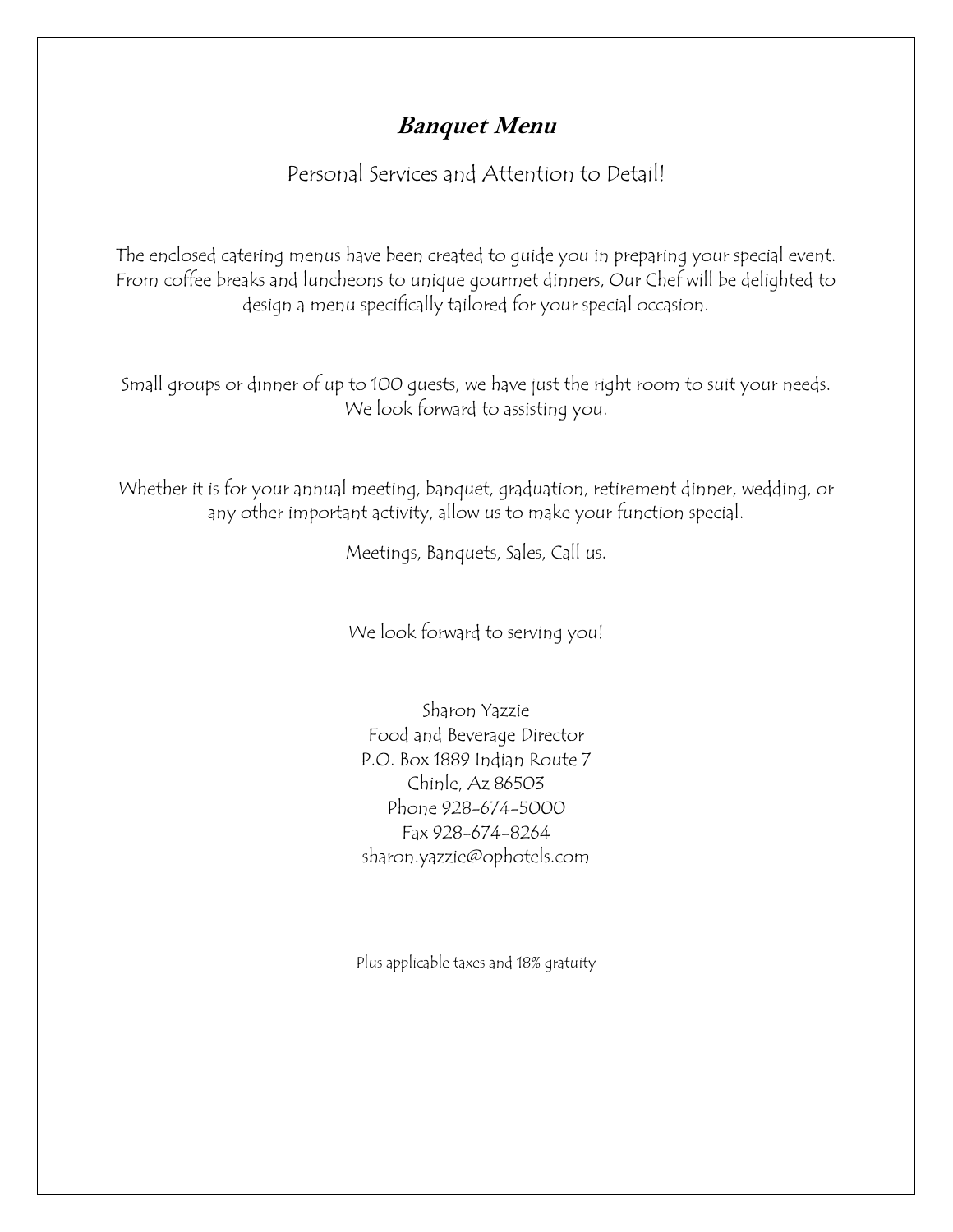## Plated Luncheon

# SANDWICHES

All sandwiches served with French fries or seasoned fries and Fountain Drink or iced tea.

### Navajo Sandwich

Fry bread with tender roast beef, lettuce, tomato, red onion, Roasted Chile, and cheddar cheese. \$13.00 Per Person

### Honey-Peppered Bacon Club

Sliced turkey, honey peppered bacon, cheddar cheese and tomato, on wheat toast. \$13.00 Per Person

### ENTREES

All entrees served with fountain drink, hot tea, coffee, or iced tea

### Navajo Taco

Fry bread topped with our homemade chili, diced red onions, tomato, shredded lettuce and shredded cheese. \$13.00 Per Person

#### Tender Roast Beef

Herbed Sliced Roasted Beef and served in au jus with garlic mashed potatoes, corn on the cob, fresh baked dinner roll. \$13.00 Per Person

### Fajita Salad

Grilled chicken breast or beef strips on top of a bed of crisp romaine lettuce tossed in our homemade fajita dressing. Served with corn tortilla chips. \$13.50 Per Person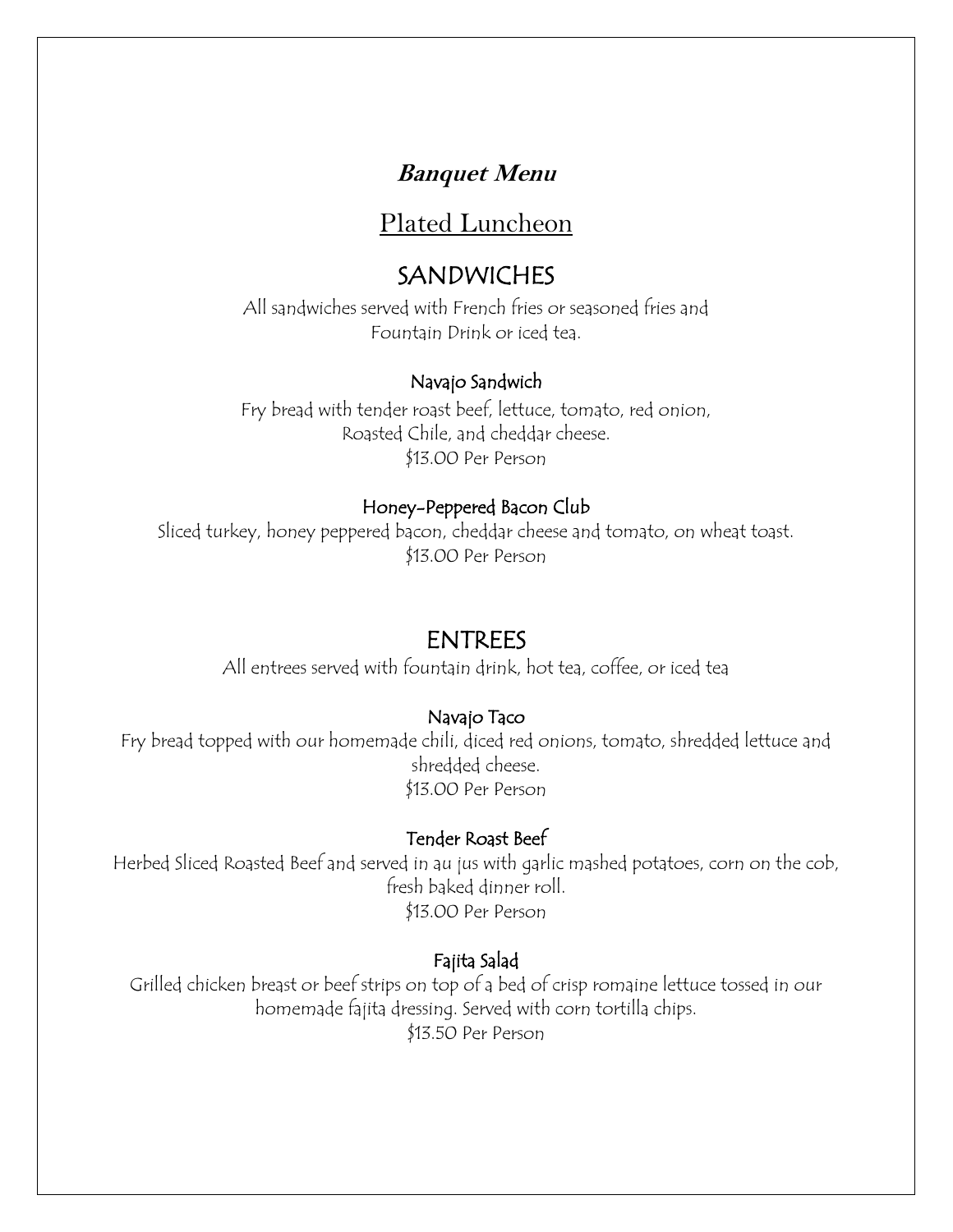#### PLATED AND BUFFETS

All buffets require a minimum of 30 persons Meals are served with a fresh garden salad and assorted dressing, fountain drinks and iced tea. Choose from a selection of desserts.

#### THE GARCIA'S GRANDE

Cheese enchiladas with red and green Chile sauces Chicken fajitas, fresh tortillas, Spanish rice, refried beans, Tomato salsa, guacamole, sour cream, corn tortilla chips \$17.50 Plated Per Person \$21.50 Buffet Per Person

#### THE WINDOW ROCK

Honey-dipped fried chicken and tender Roast Beef slices served au jus Fresh baked rolls and creamery butter

#### You Choice of Two Side Dishes:

Garlic Smashed Potatoes, Mini Corn Cobbett's, Chef's Vegetables, Baked Potatoes. \$16.00 Plated Per Person \$19.00 Buffet Per Person

#### CANYON De CHELLY

BBQ Ribs & Chicken Breast with your choice of Garlic mashed potatoes or Native rice. Fresh baked rolls, Chef's vegetables or Corn cobbetts. \$18.50 Plated Per Person \$23.50 Buffet Per Person

Plus applicable taxes and 18% gratuity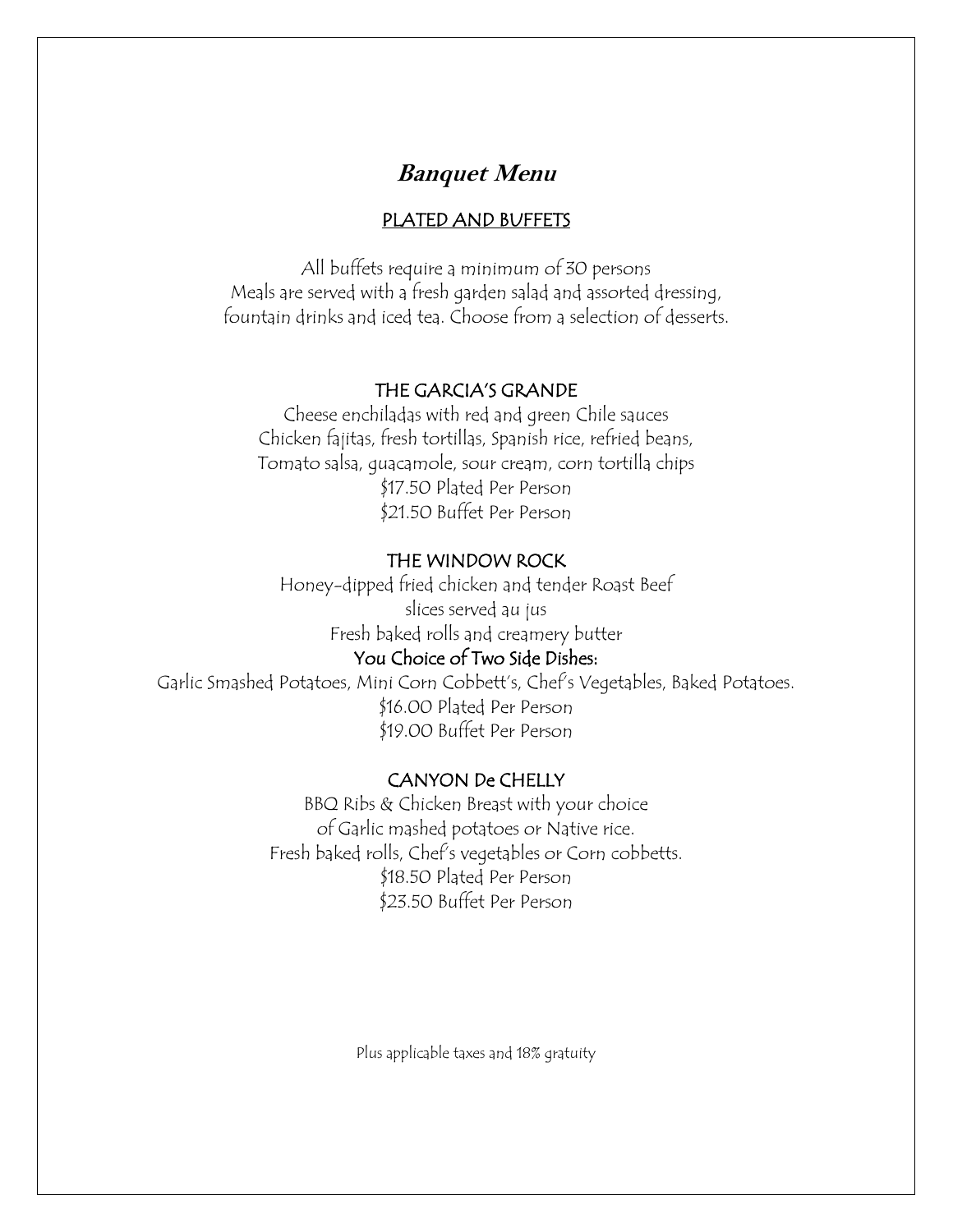#### PLATED DINNERS

All plated dinners are served with a fresh garden salad, fresh baked dinner rolls with butter, water and iced tea or fountain drink.

### BAKED SEASONED CHICKEN QUARTERS

Chicken quarters, seasoned and baked to seal the flavor, Served with garlic mashed potatoes and chef's vegetables. \$15.00 Per Person

#### PRIME RIB

A tender cut of herb-roasted prime rib served au jus With your choice of baked potatoes or garlic mashed potatoes and chef vegetables. \$24.00 Per Person

#### LASAGNA OR SPAGHETTI AND MEATBALLS

Your choice of meat lasagna, vegetarian lasagna, or spaghetti meatballs With your choice of petite corn or chef vegetables, Fresh baked garlic bread and butter blossoms \$17.00 Per Person

#### TOP SIRLOIN

8 oz. of USDA choice cut Served with your choice of two sides: Grilled Vegetables, butter corn on the cob, Garlic Mashed Potatoes, or Native rice \$27.00 Per Person

Plus applicable taxes and 18% gratuity